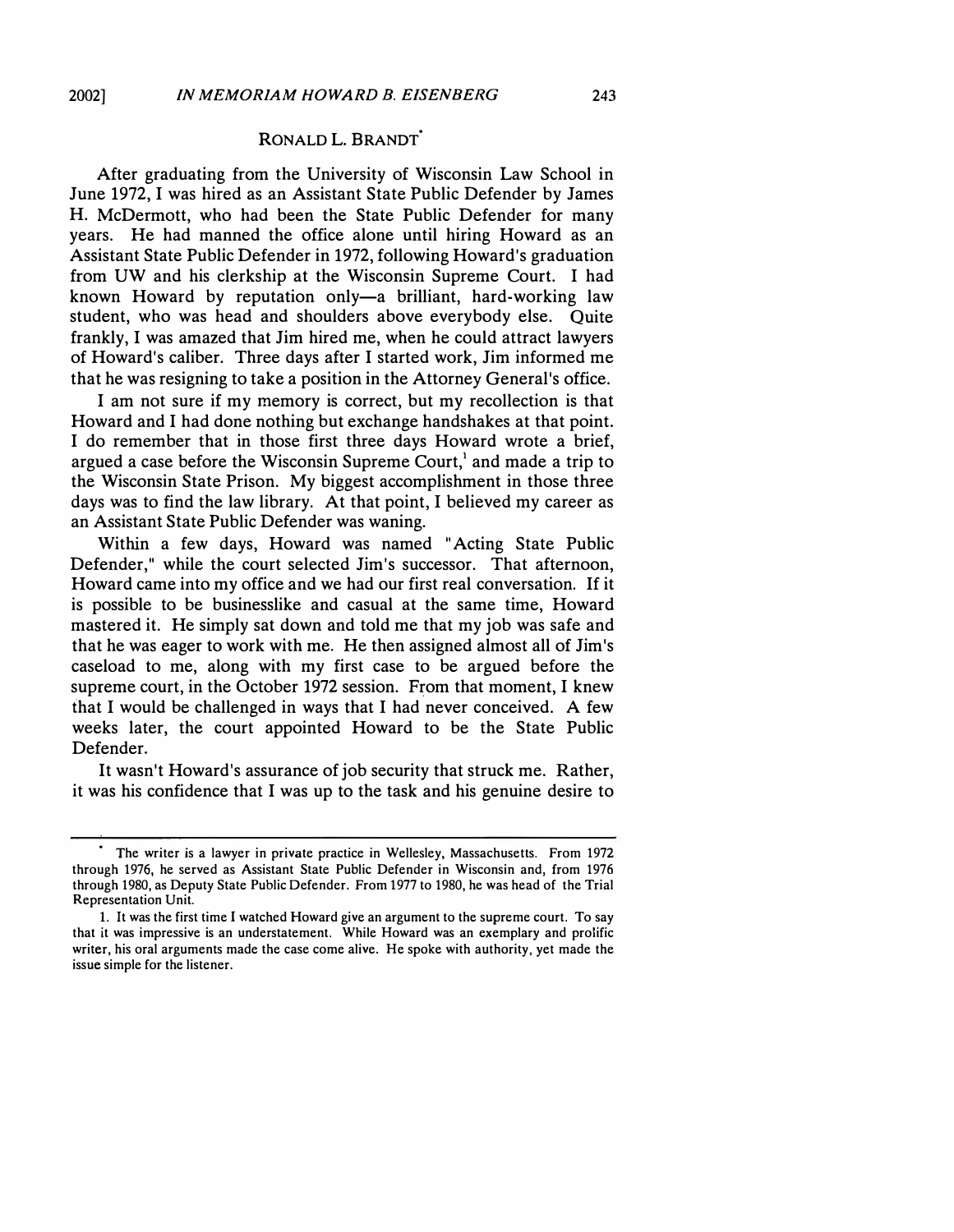include me in a new adventure. For the next six months, Howard and I were the only full-time appellate defenders in Wisconsin. And I knew that I was probably the luckiest young lawyer in Wisconsin. I was working one-on-one with a person whom I and everybody else knew to be a brilliant, passionate lawyer who was dedicated to providing the best possible legal representation for every indigent client he represented. And he was prolific, writing brief after brief, many involving complex legal issues, at a speed that boggled my imagination. Howard could read a trial transcript, review the exhibits, and prepare a brief in an afternoon. He would visit a prison, see a half-dozen or more clients in the morning, find time to write a dozen clients (typing the letters himself), and be home for dinner by 6:00 p.m. At first, I could not believe the pace-then I found myself drawn into it. Our work never seemed to end, but the satisfaction from it never diminished. Howard loved his job, which was infectious.<sup>2</sup>

We often rode to the prisons together, either to Waupun or Green Bay, to see clients. During those long trips, we often talked about why we had become public defenders. Fundamental to Howard was making sure that each client got no less than all the process due and guaranteed by the Fourteenth Amendment. Guilt or innocence, while important, was not our focus. Was the case done right? If not, was the client's case prejudiced? Was the error serious enough to warrant a new trial? What could we do to make the justice system work better? Indeed, if the system fails the poorest, then how can it function effectively at all?

And so we worked. The supreme court appointed us to more and more cases, and by February 1973 Howard hired a second assistant. At about the same time, both the United States Supreme Court and the Wisconsin Supreme Court determined that due process protections attached to probation/parole revocation proceedings. Howard believed that our task as appellate defenders included responsibility for providing

**<sup>2.</sup> Howard did not take himself all that seriously. There is no doubt that he loved his work, but he often saw how absurd it could be. On one occasion, he was appointed on very short notice to represent a defendant in the Dodge County Circuit Court on a probation revocation case.' He drove up to Juneau, never having met the client, only to turn around and come back to the office, when the Circuit Judge prohibited him from representing the defendant, because the client was wearing a fur coat that probably cost more than Howard's annual salary. Howard was nearly crying with laughter as he told the story.** 

**Another example of Howard's not taking himself all that seriously occurred the morning after we had had a long trip to Green Bay. He was always bringing baby photos of his children to show off. That morning, he handed me a package of photos without comment. He could be heard laughing when I yelled out upon discovering the grisly photos of a decapitation murder autopsy mixed in with baby photos.**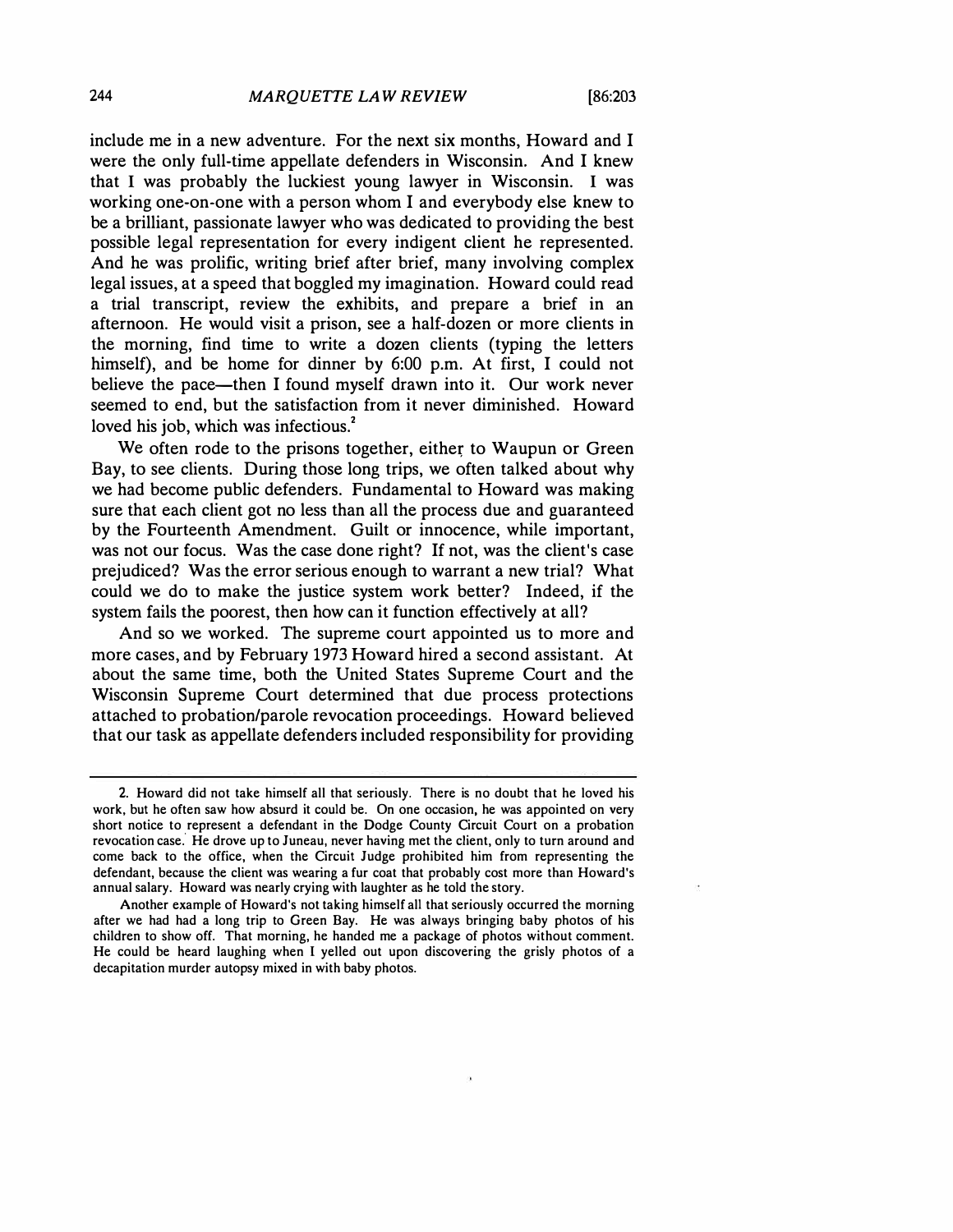representation in those actions, and, by 1974, our caseload was skyrocketing, which led to expansion of the State Public Defender's office. Howard convinced the Wisconsin Supreme Court to increase our budget to allow hiring five more assistants and to open a branch office in Milwaukee in 1975. For the next two years, I supervised the Milwaukee office, working with two other assistants.

Our experience as appellate defenders led Howard to the conclusion that the lack of statewide resources and of a uniform method of appointing counsel created a wide disparity in the quality of appointedcounsel services throughout the State. Feeling that even wellintentioned judges failed to provide counsel to all who might be eligible, Howard believed that the power to appoint lawyers for indigent defendants should not be in the hands of the court, but rather with an independent public defender, whose responsibility should include devising standards by which eligibility would be determined and matching a client's needs with an experienced lawyer, whether public defender or appointed private counsel. It was a vision that was the culmination of the many conversations we had on so many trips to the prisons from 1972 to 1975.

Quite honestly, I told Howard that his utopian vision would never become reality. Why would the court system give up its power to appoint counsel? The Public Defender's constituency hardly had the lobbying power to persuade the legislature to follow that course. As only Howard could do, he acknowledged my concerns, drafted the legislation, shepherded the bill through the legislature, and obtained Governor Lucey's signature to it. By 1977, the blueprint for a revolution in indigent legal services in Wisconsin was in place. Howard's passion for justice, his ability to bridge the economic issues associated with such an all-encompassing law, and his commitment to the poor were the sole reasons that Wisconsin became the first state to have a completely independent public defender system dedicated to providing the best possible representation. No other person could have persuaded the court, the legislature, and the governor to adopt such a system.

After the legislation passed, Howard asked me to assume responsibility for setting up the Trial Division. From 1977 through 1978, we opened more than thirty offices throughout Wisconsin, took over existing county-funded public defender programs, and established a system with more than one hundred lawyers which handled more than 50,000 cases annually. Looking back, it seems incomprehensible to me that, in six years, Howard took a small, two-person appellate program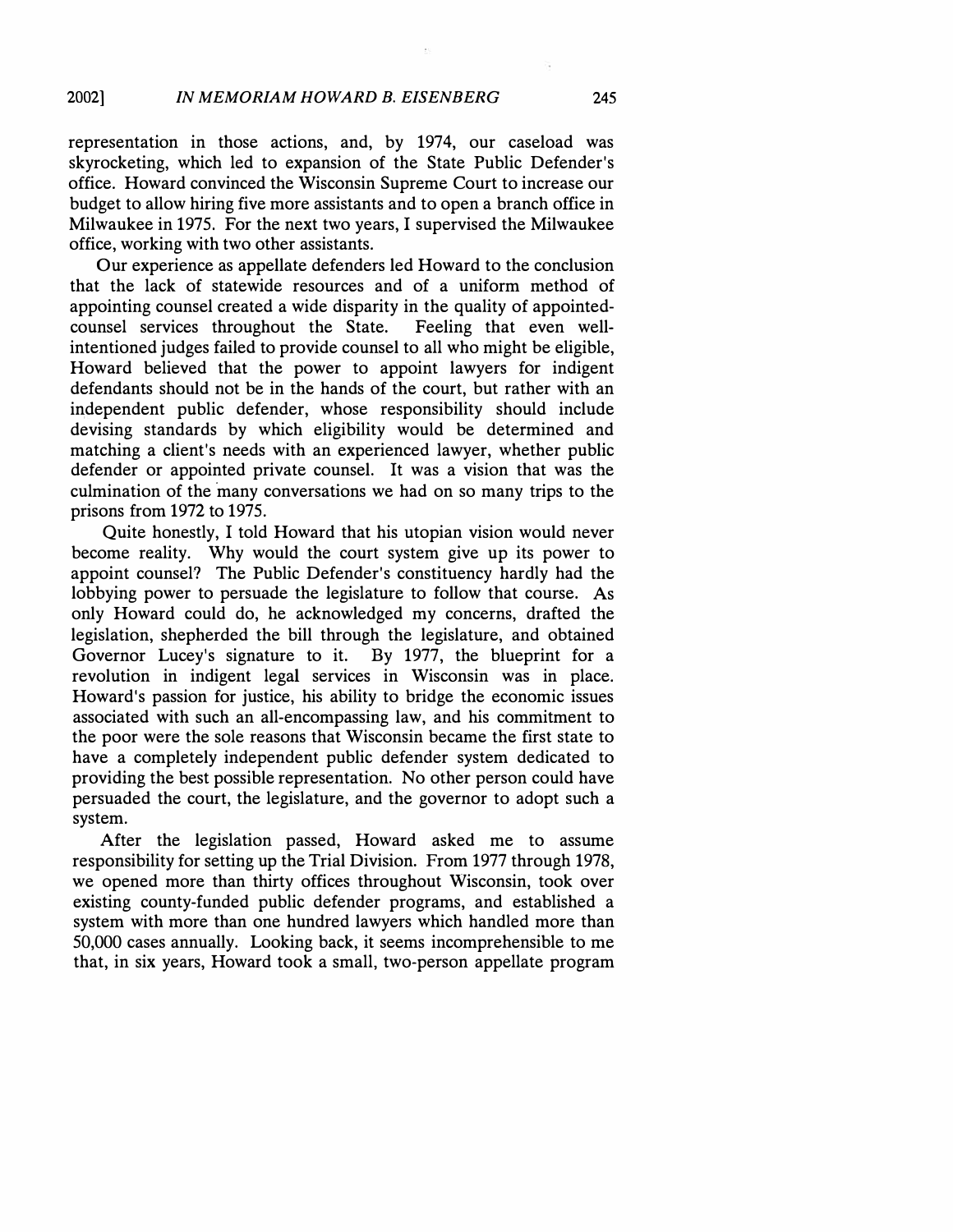and catapulted the State Public Defender's office to a multi-million dollar program dedicated to making certain that the wheels of justice turned properly, and that all who were eligible obtained the best possible legal representation.

Those six years defined what Howard was all about. Despite the crushing burden of creating a vibrant, dedicated agency, Howard carried a full caseload, as did each of the lawyers he selected to assist him in fulfilling this vision. His purpose was not to create another state bureaucracy. Resting upon the laurels of a statewide program did not interest him. Representing the clients, seeking justice—nothing else was as important. Everything that he did in those years fostered that outcome. He developed a better way of providing legal services to the indigent defendant. It was fair, and it leveled the playing field. It is a testament to his character that by the time he was thirty, Howard had redefined the manner in which public defender services were provided in Wisconsin. That this public defender system continues to provide those services throughout the State twenty-five years later demonstrates the wisdom of his vision.

I cannot adequately express what it meant to work so closely with Howard in those years and all that I learned from him. Even though we were the same age, Howard was my mentor. The years passed so quickly, but the experience defined my career and my life. Every employee of the State Public Defender was a member of Howard's extended family. As he did with me, Howard nurtured all who shared his path, leading by example. He wanted us to share that path and to love the challenge as much as he did. He demanded nothing less than one's best effort and a commitment to justice. He challenged by assigning difficult tasks. He never criticized; rather, he taught. He always carried a caseload. And so many are much better for all he did. I know that I am a better person and a better lawyer for sharing his path in those years.

#### ROBERT J. PAUL<sup>1</sup>

Howard Eisenberg was a brilliant, optimistic, cheerful, dedicated worker and a wonderful human being. Let me claim to be one (of the

w.

The writer is Chief Legal Counsel for the Wisconsin Department of Public Instruction and served as Assistant State Public Defender from 1973 to 1978 and Deputy State Public Defender-Appellate from 1978 to 1980.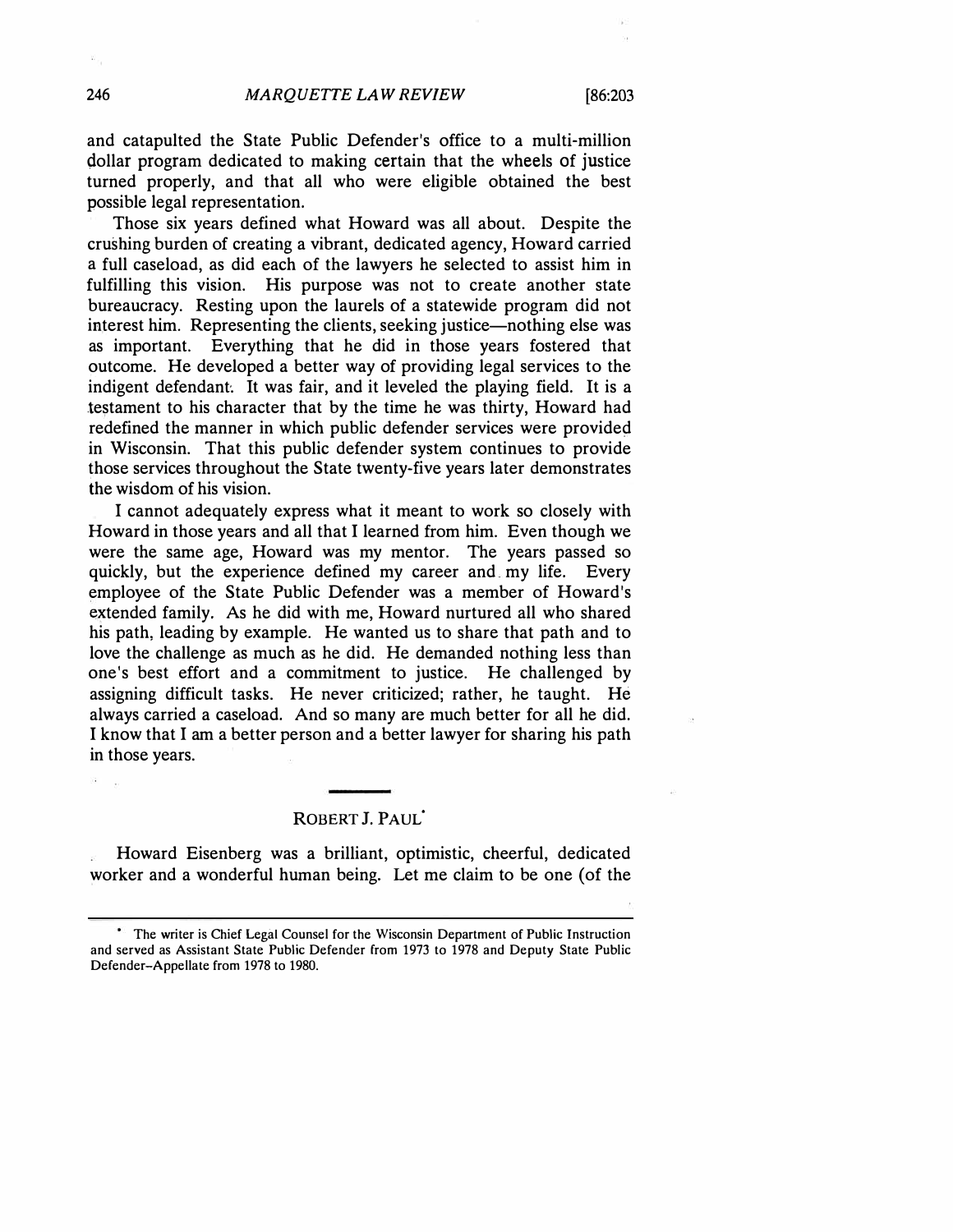many) who is a better person than I believe I would have been had I not known him. We first met in 1973 when Howard was Wisconsin's State Public Defender, a time when that office was solely an appellate operation with about eight lawyers and three support staff. Having returned to my home state from law school and a clerkship, I dropped in, no appointment, resume in hand, looking for a job. He had none, having just hired five new people with Law Enforcement Assistance Administration grant funds. But when he heard I was returning from the District of Columbia, he immediately began to engage me about the evolving case law from there on competency to stand trial and the defense of mental disease or defect. He took out a brief, fresh from the printer, which he had just filed, and showed me where he'd cited recent opinions and writings of Chief Judge David L. Bazelon of the United States Court of Appeals for the District of Columbia Circuit in support of his argument in the Wisconsin Supreme Court. I was familiar with the opinions, and we had an animated discussion. Three weeks later, while vacationing overseas, I received a postcard from my family saying Howard Eisenberg had called. One of the lawyers he'd conditionally hired had not passed the bar, and was I still looking . . . ?

Howard had a spirit and fire that lit the way and warmed the path of all those he encountered. And though he was an outstanding lawyer, he was completely unpretentious. In an effort to give breadth to these acknowledgments, I contacted the members of the appellate office from those early days, 1972 to 1978 (whereupon Howard went on to direct the National Legal Aid and Defender Association in Washington, D.C.). These former colleagues included Gary Kavanagh,. Ron Brandt, Ruth Downs, Rich Sals, Al Whitaker, Jack Schairer, Mel Greenberg, Steve Weiss, Caroline Elias, Vicki Snell, Glenn Cushing, Steve Phillips, Chuck Vetzner, Bill Tyroler, Frank Butler, Tom Zander, and Penny (Pierce) McDonough. Each spoke of Howard's qualities of leadership, compassion, sense of humor, integrity, commanding intellect, nearphotographic memory, generosity, strong faith, commitment to the poor and to community service. One remarked that Howard gave public defenders a good name by combining the zeal of a true advocate with the precision and authority of a legal scholar. Another, giving evidence of this fact, referred to instances of some indigent clients arrested after the new Howard-designed trial office had opened. Under that system staff attorneys handled most cases, but private attorneys were also

<sup>1</sup>*See* State *ex rel.* Haskins v. Dodge County Court, 62 Wis. 2d 250,272,214 N.W.2d 575, 586 (1974).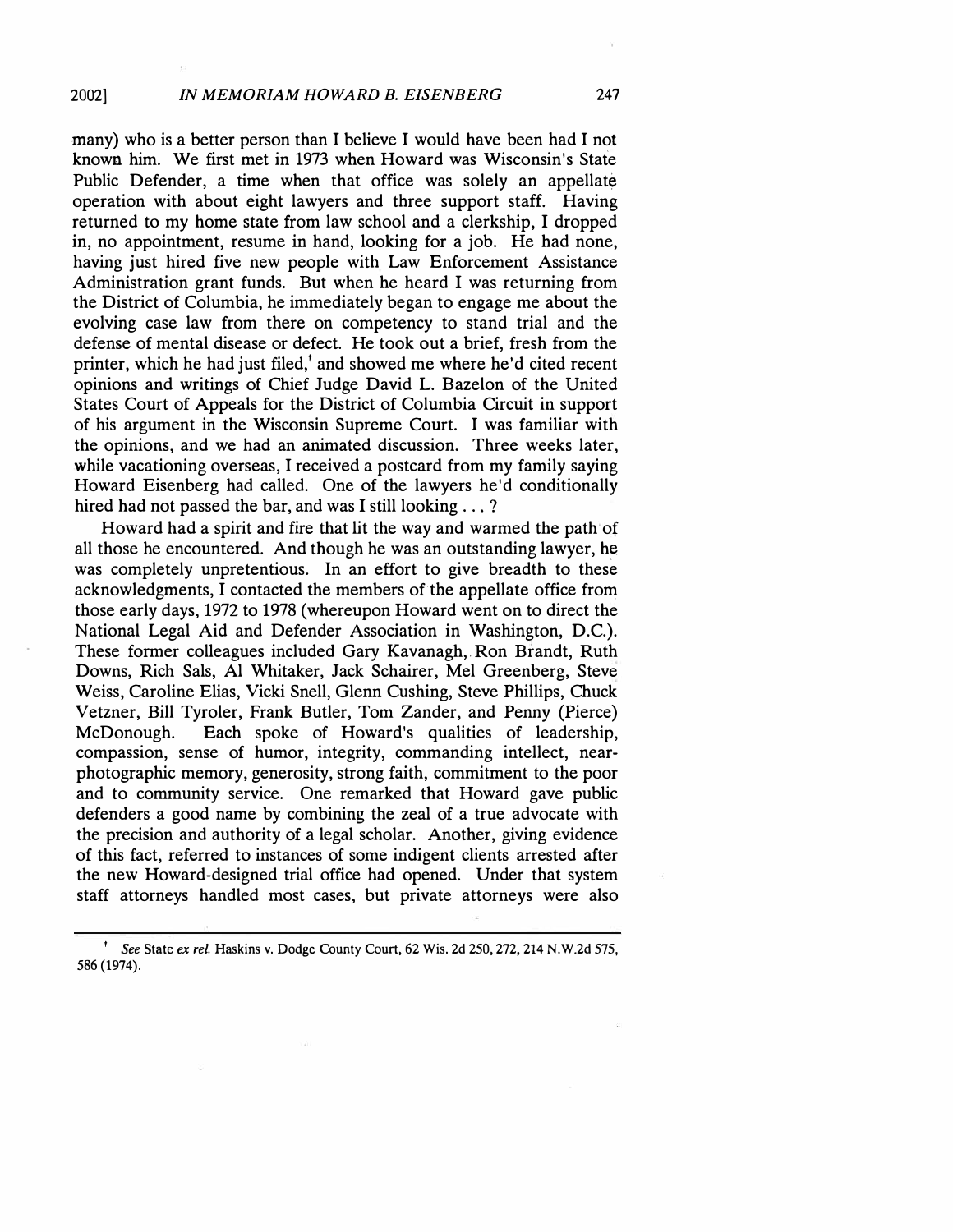eligible to provide representation. **It** was reported that several clients, upon being advised that a private attorney would be representing them, complained that they preferred a public defender staff attorney instead, as, *contra* stereotype, jail scuttlebutt was that that representation was superior. **It** is an ongoing tribute to Howard's instincts with people that many of the public defender staff continue their work at the appellate office today or in other pursuits related to representing the poor, the mentally ill, or the disabled or in other service-oriented endeavors.

Everyone has at least one "Howard story." It is significant in itself that this is so. Among those mentioned was one that displayed Howard's very keen sense and appreciation for the right of every person accused of a crime to a vigorous defense. He never lost sense of who his client was or how each was entitled to his or her own independent counsel. Prior to 1978, when there was only a public defender appellate unit, Howard carried a caseload of about seventy to eighty open appellate cases in addition to his administrative responsibilities and work with the legislature. At that time, the court of appeals did not exist and all appellate work (except county court appeals to circuit courts) was in the state supreme court. With his caseload, in argument week, Howard might have six cases scheduled for oral argument. One day, as he was midway through his second argument, one of the Justices interrupted him to say, "Mr. Eisenberg, isn't the argument you are making on behalf of this client just the opposite of the argument you made in the last case?" Without skipping a beat Howard rejoined, "Oh, that was the other Howard Eisenberg!"

Doing criminal defense appellate work means losing, a lot. But this never seemed to get Howard down. **It** was another bright facet of Howard's personality that he leavened his work representing some of society's most dangerous individuals with the light touch of his wit. Occasionally, in talks he gave to various criminal defense, bar, and student groups back then, he would begin by saying, "I'm Howard Eisenberg, State Public Defender, which the Supreme Court thinks is Latin for 'Judgment Affirmed.'"

Someone remembered the celebration of one of Howard's birthdays which featured a "talent" show and everyone's singing the theme song from the Mickey Mouse Club TV show, substituting "Howard Eisenberg" for "Mickey Mouse."

Another vaguely recalled, with at least partial corroboration ("I wouldn't swear to it but I also seem to recall ... "), that he once heard a voice emanating from Howard's office, arguing, with determination and significant emotion, a remote point of law. But it was not Howard's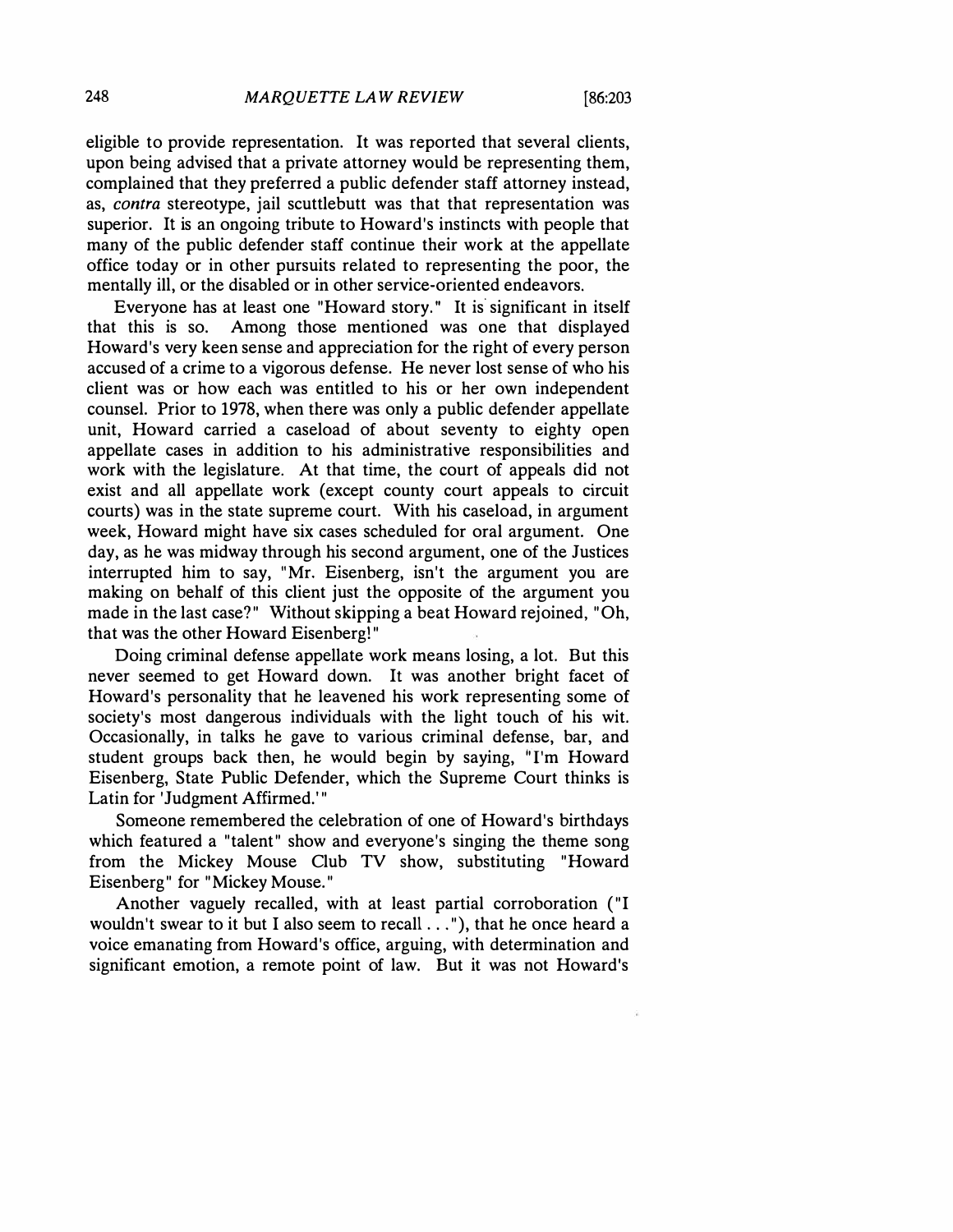usual voice; rather, it was the most unique and clear vocalization of Kermit the Frog.

In this age when accumulation of wealth or power is its own sufficient end, when basic civil rights and the rule of law are officially trammeled and political meanness seems even more rampant, Howard Eisenberg provided us all with a different model: one of consuming generosity, self-sacrifice, and devoted public service. He was a man of incredible energy, an acute sense of justice, and while he occasionally preached ("Do well and do good!") and, I'm sure, lectured in class, he mostly led by example, by doing.

Howard, joyful warrior, we miss you. But you and the ideals you embodied live on in those you inspired.

## **JACK** E. **SCHAIRER<sup>0</sup>**

Howard Eisenberg was an amazing man. I will remember Howard most warmly for his extraordinary energy, remarkable spirit, and devotion to family, and for his unwavering and tireless commitment to helping those who are among society's most helpless and hopeless: indigent criminal defendants.

Howard's exuberance for the sometimes Sisyphean aspects of public defender work could be both inspiring and intimidating. Howard was a self-described appellate junkie. His legendary work ethic, legal brilliance, and compassionate manner with clients at times left you feeling as though you should be doing a little more, and doing it better. And usually you did. Working with Howard invariably caused you to become not only a better professional, a better lawyer, but also a better person.

Perhaps Howard's greatest legacy as State Public Defender is the agency itself. In 1972, when Howard was appointed State Public Defender at the age of twenty-six, the office existed then as an arm of the Wisconsin Supreme Court, and its three attorneys handled only appellate cases before that court. Howard drafted Chapter 977, creating the independent statewide public defender agency that marked its twenty-fifth year of existence this past July. This was no small accomplishment. Judges resisted giving up control of eligibility and appointing counsel, prosecutors feared that a monolithic defender agency would be too powerful, and some at the state bar opposed an

The writer is an attorney with the State Public Defender's Office.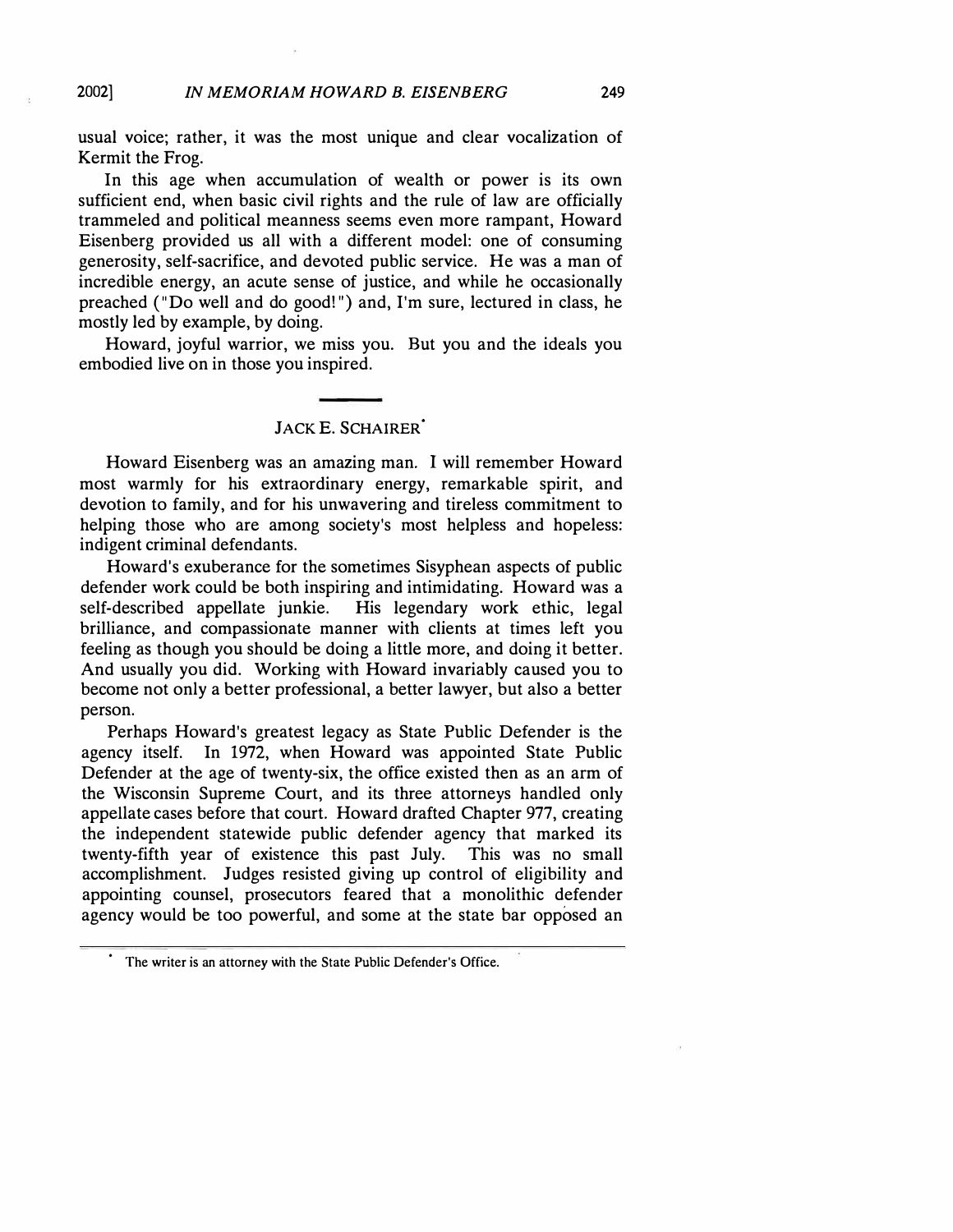agency's setting qualification requirements for its members. Howard prevailed, and his statute, his agency, set a standard that has become a model for defender programs in the United States and throughout the world. It was a proud moment for Howard when the State of Israel modeled its public defender program after Wisconsin's and in 1999 sent Israeli defenders here to train with the current State Public Defender, Nick Chiarkas, and his staff.

It is not unusual for attorneys of Howard's caliber who work in defender agencies to stay for a few years and then move on in pursuit of greater prestige or treasure. Howard did move on to be executive director at the National Legal Aid and Defender Association, director of clinical education at Southern Illinois University School of Law, Dean of the University of Arkansas at Little Rock Law School, and, of course, Dean of Marquette University Law School. But in a very real and tangible way, Howard never stopped being a public defender. While each of these jobs no doubt brought enormous challenges and demands, Howard always maintained a caseload representing indigent criminal defendants, pro bono. By the time Howard returned to Wisconsin in 1995, his State Public Defender statute had been changed, eliminating the agency's authority to litigate prison-conditions issues on behalf of inmates. Howard filled the void with his pro bono work representing individual inmates who asked for his help and by playing a key role in a class-action suit challenging, as cruel and unusual punishment, conditions at Wisconsin's "Supermax" prison in Boscobel.

After Howard's passing, a speech he had given on several occasions titled "What's a Nice Jewish Boy Like Me Doing in a Place Like This?" th�t addressed his thoughts on spirituality and the legal profession received press attention.<sup>†</sup> In it Howard took the legal profession to task for its general state of incivility and took lawyers to task for trying to win cases by being personally offensive, snide, unreasonable, and unpleasant to deal with. Howard believed lawyers have a higher calling to pursue ultimate good for society. His view of *cura persona/is* meant that the Golden Rule is operative even in law offices. He urged students and lawyers, as a start, simply to be nicer, to treat people, all people, better. I can tell you this was not, as is often the case, the product of someone's looking back over his career with perhaps some regret and urging others to learn from his experience and take a better path. Howard was always this way.

Howard, somewhat incongruously for a public defender, particularly

<sup>&</sup>lt;sup>1</sup> This speech is reproduced as part of this issue. *See infra* p. 336.—ED.